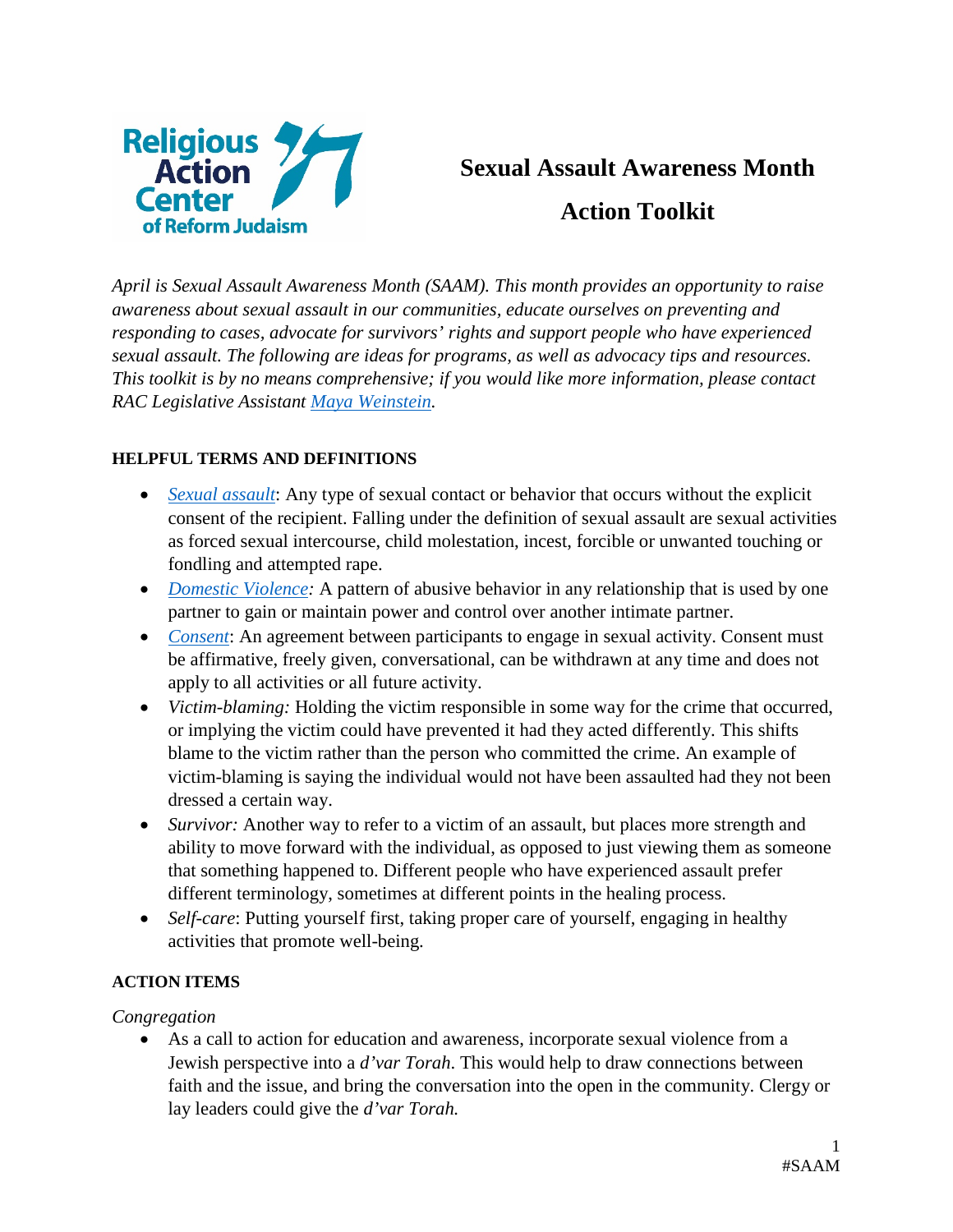- Donate canned food (or *chametz*, in preparing for Passover) to local domestic violence shelters.
- Invite a survivor of sexual assault to speak to the congregation about their experience.
- [Run an assessment](http://www.kcsarc.org/sites/default/files/Education%20-%20Interfaith%20-%20Organizational%20Assessment.pdf) of your congregation's ability to prevent and respond to sexual assault. Create victim-centered [policy](http://religiousinstitute.org/safer-congregations/best-practices/) to address instances of sexual assault between members of the congregation.
- Place resources for survivors in all restrooms. These should be inclusive and contain hotline numbers as well as local resources.

## *Sisterhood, Women's Group, Brotherhood or Men's Group*

- Run a session for your own group or open to the congregation with a representative from a local rape crisis center that focuses on addressing and responding to sexual assault.
- If your group sends care packages to college students, include resources and information on healthy relationships, like information sheets from [RAINN's Safety for Students](https://www.rainn.org/safety-students) page.

## *Youth Group and Religious School*

- Facilitate provision of training to all youth group advisors and religious school teachers on responding to reports and identifying signs of sexual assault.
- Include consent education and healthy relationships in curricula (many students will not receive this in their schools).
- Ensure all youth group advisors and religious school teachers have access to resources for children and teens.

# *Individual*

- Volunteer with a hotline or local crisis center.
- Educate yourself on the issue using the resources listed at the end of the toolkit.
- Follow and advocate for federal and state legislation that address sexual assault. Legislation that supports survivors can include tracking and testing rape kits, affirmative consent laws, and establishing a bill of rights for survivors, among others. Mandatory law enforcement reporting for universities and statutes of limitations can be harmful for survivors.

# **JEWISH VALUES**

- Jewish tradition teaches all people were created *b'tzelem Elohim*, in the image of the divine, and that our health and our bodies are gifts from God that we are to protect and nurture (Genesis 1:27).
- We are taught that we must not "stand idly by the blood of a neighbor" (Leviticus 19:16).
- Rami b. Hama said in the name of R. Assi: "It is forbidden for a man to compel his wife to fulfill the mitzvah [to have sexual relations], as it is said 'and he that hastens with his feet sins' (Proverbs 19:2)."
- If I am not for myself, who will be for me? If I am not for others, what am I? And if not now, when? – Rabbi Hillel